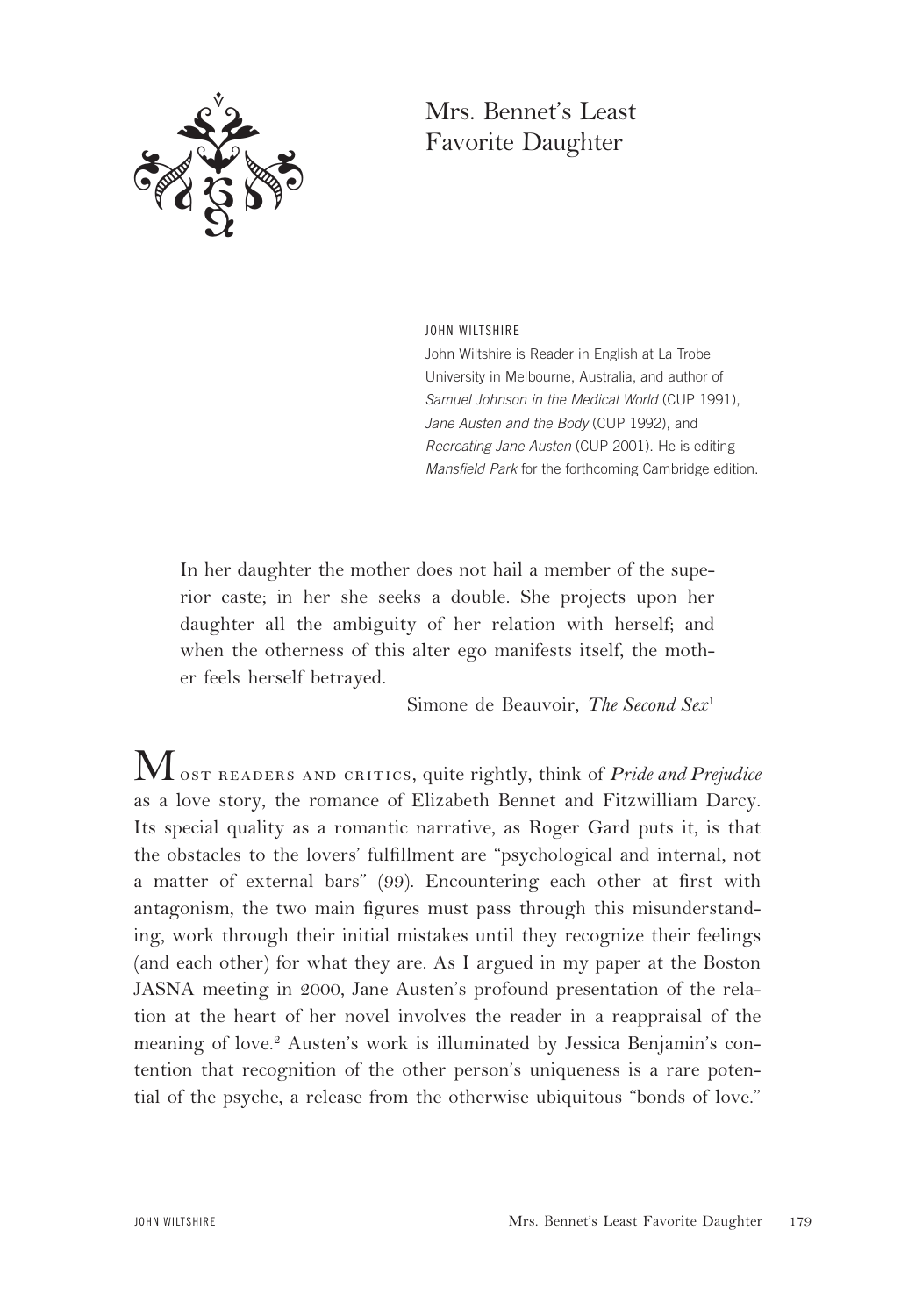Similar reasoning, focused on the central couple, leads the celebrated philosopher Slavoj Zizek to suggest that Austen is a novelist who is comparable in stature to Hegel as a thinker. Imagining as "a comical hypothesis" that "the first encounter of the future lovers was a success—that Elizabeth had accepted Darcy's proposal," he asks, "What would happen? Instead of being bound together in true love, they would become a vulgar everyday couple, a liaison of an arrogant, rich man and a pretentious, empty-headed young girl. If we want to spare ourselves the painful roundabout route through the misrecognition, we miss the Truth itself: only the 'working through' of the misrecognition allows us to accede to the true nature of the other and at the same time to overcome our own deficiency" (Zizek 64). It can certainly be claimed then, that the central relation of the novel is not only an alluring romance, but a profound account—at once epistemological and psychological—of the meaning of love.

But it is not quite true to say that the obstacles to the love of Darcy and Elizabeth are internal rather than external, nor quite just to the novel to treat the ethical and personal drama of their relation as the exclusive focus of the text. The character who illustrates this most clearly is Mrs. Bennet, and in this paper I shall focus on this figure, whose relation to her second daughter has not received extensive critical attention—surprisingly little, considering the dominant position she has in the first chapters of the novel, the important role she plays in her daughter's fate, and—as I shall suggest—the rather profound and disconcerting kinds of dramatic implication that Austen succeeds in generating around her. Mrs. Bennet, though, is not easy to think about: and to dismiss her is perhaps, after all, only to defend oneself against her.

For one common approach to the character is to consider it as a caricature, of which *Pride and Prejudice* contains several, including Mr. Collins —as a figure somehow beyond the pale, whom we need not take seriously. What might justify this treatment? On the first page of *Pride and Prejudice*, writes Julia Prewitt Brown, "we have only the disembodied voices of wife and husband clashing in an empty space" (Brown 66). D. W. Harding notes too this "stageyness of technique" and suggests that "[t]he influence of the eighteenth-century theatre in some parts of the novel is consistent with the very strongly marked caricature of some figures and a rather sharp transition from them to the seriously portrayed characters" (99). A caricature, roughly speaking, is a figure which does not interact with others and thus does not develop, does not deepen in interest to the reader, but merely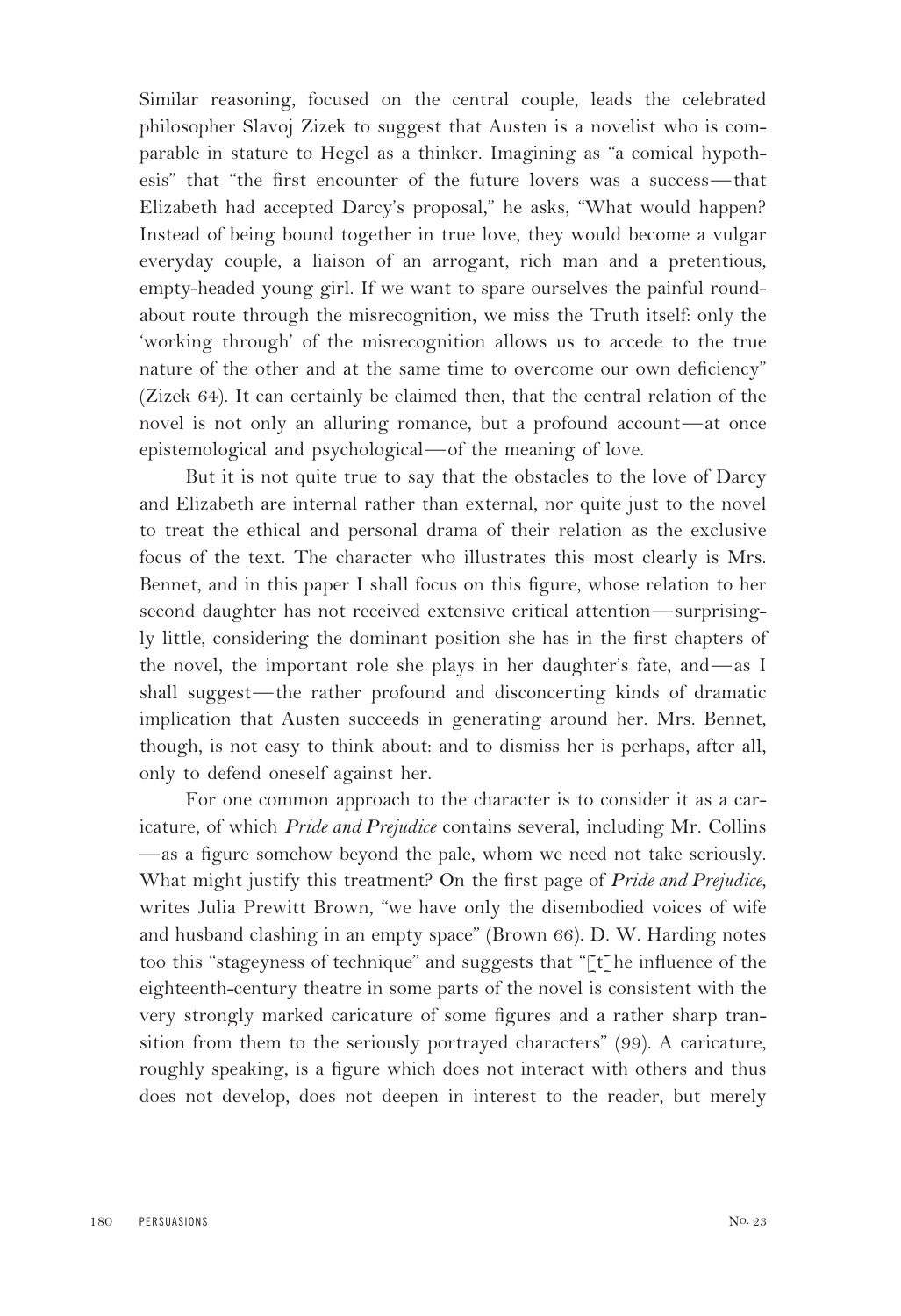goes on displaying the same traits in different circumstances—the amusement to be gained from such figures being in the nature of the running joke. Mrs. Bennet's references to her "nerves," for instance, would certainly put her in this category.

Thus there are aspects of Mrs. Bennet which suggest the influence of that eighteenth-century theatre with which Austen, from her girlhood, was most certainly familiar. The Bennets' relationship, for example, has its precursors in such couples as the Oaklys in George Colman's much performed *The Jealous Wife* (1761). When thwarted or baffled, Mrs. Oakly, like Mrs. Bennet, uses her body and illness symptoms in comically unavailing attempts to get her own way. The same play can illustrate that staple of the comic theatre, the self-contradictory speech, as when the heroine Harriot's father blusters, "But she shall have him: I will make her happy, if I break her heart for it." The speech of Sir Antony Absolute in Sheridan's *The Rivals* (1775: performed at Steventon in 1784) is full of similar moments: "So you will fly out! can't you be cool, like me? What the devil good can Passion do!—Passion is of no service, you impudent, insolent, over-bearing Reprobate!—There you sneer again!—don't provoke me! but you rely upon the mildness of my temper—you do, you Dog! you play upon the meekness of my disposition!" The absurdly contradictory and selfundermining speech is a comic form adopted wholeheartedly by Austen and examples can be found in all her novels. "'[W]hat is your opinion *now* of this sad business of Jane's?' asks Mrs. Bennet of Elizabeth. 'For my part, I am determined never to speak of it again to anybody. I told my sister Philips so the other day'" (227). "'I told you in the library, you know,'" she has earlier harangued Elizabeth,

"that I should never speak to you again, and you will find me as good as your word. I have no pleasure in talking to undutiful children.—Not that I have much pleasure indeed in talking to any body. People who suffer as I do from nervous complaints can have no great inclination for talking. Nobody can tell what I suffer!—But it is always so. Those who do not complain are never pitied" (113).

What distinguishes an effusion like this (and its inevitable follow-up: "'all of you, hold your tongues, and let Mr. Collins and me have a little conversation together'"  $\lceil 113 \rceil$ ) from the comic display of the theatre is the presence of Mrs. Bennet's daughters and the demands, partly stated, partly implied, such behavior makes on them. It is thus not possible merely to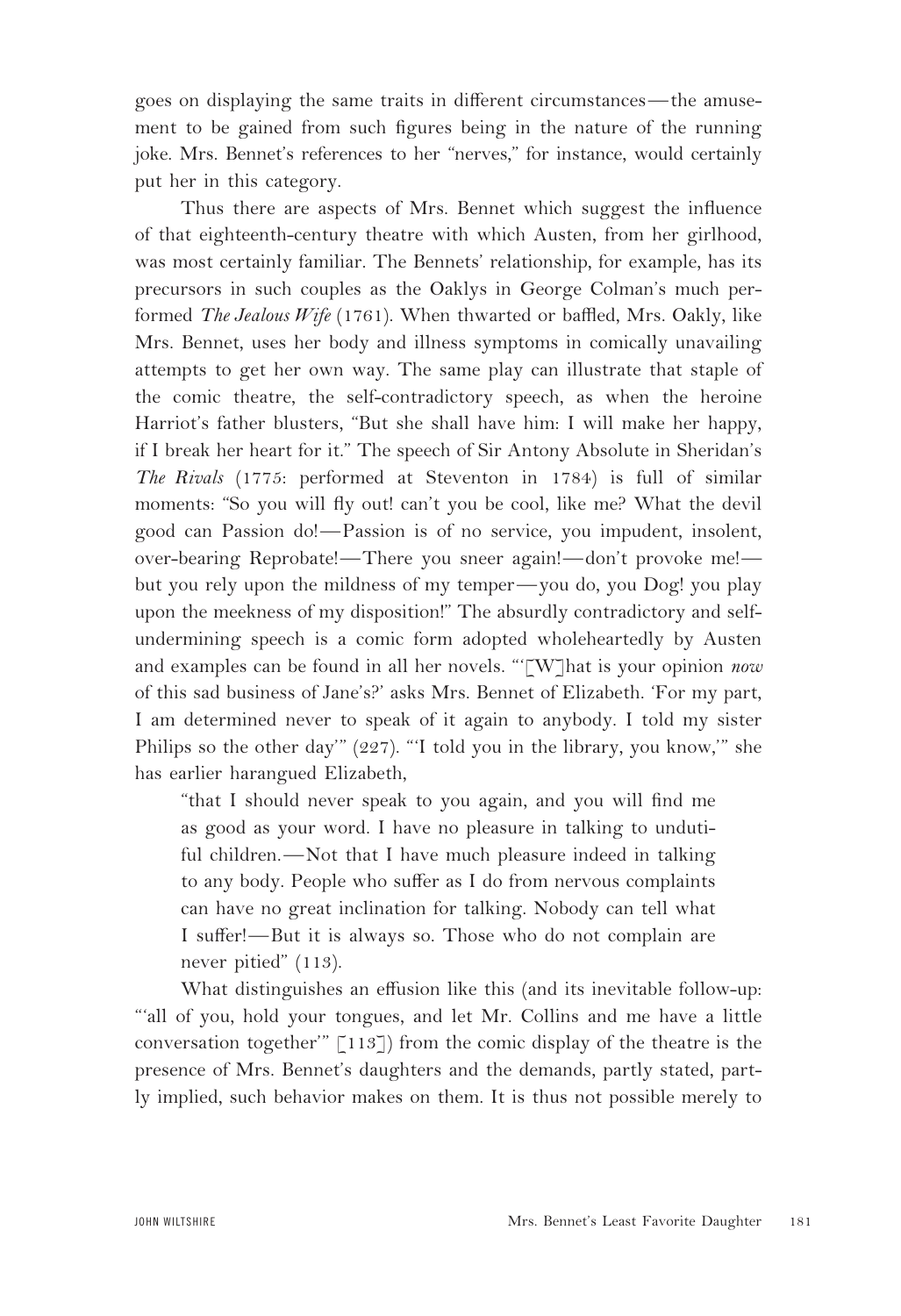dismiss Mrs. Bennet as a fool, because the focus of the reader's attention is at least in part on the cost she exacts from those who have to spend their days listening to her. If the reader feels both amusement and contempt at this figure's mindless inanities he or she must also reflect that despising one's mother is a far from comfortable position for a daughter, especially an extremely intelligent daughter, to be in.

"Silences in *Pride and Prejudice*," comments Tara Ghoshal Wallace, "are never neutral" (46). We might well imagine Elizabeth Bennet listening to her mother at such moments, or sitting through such a shameless speech as that in which she attempts to sell Jane to Bingley and thinking, "This woman is a caricature. She's grotesque. *And what's more, she's my mother*." Mrs. Bennet, then, would no longer belong to a closed sphere of narrative convention when brought into relation with a heroine with whom the reader has already formed a sympathetic bond. But no such thought, of course, appears in the text. "The mother was found to be intolerable," by Miss Bingley and Mrs. Hurst; Darcy, with due regard to the pain he is giving, reminds Elizabeth of the "total want of propriety" of her mother's behavior: but Elizabeth's thoughts about her mother are never presented in the articulate form I have imagined them. "[T]he circumstances to which he particularly alluded, as having passed at the Netherfield ball . . . could not have made a stronger impression on his mind than on hers," the reader is told as Elizabeth reviews Darcy's letter (209). Elizabeth had certainly "blushed and blushed again with shame and vexation" at her mother's domination of the conversation on that occasion. Mortified, embarrassed, though she most definitely is, her responses to her mother never take the articulate and formulated shape that she allows herself in criticism of her father. Never neutral, the silence of Elizabeth about her relation to her mother is charged with potent implications.

Wallace comments too on that memorable moment at Netherfield in which Elizabeth is attempting to keep up a polite conversation about the comparative merits of life in town and country, saying "'But people themselves alter so much, that there is something new to be observed in them for ever,'" and Mrs. Bennet unexpectedly "cries," "'Yes, indeed . . . I assure you there is quite as much of *that* going on in the country as in town'" (43). As Wallace notes, the text offers "no explanation as to why this innocuous inanity should give rise to so much surprise, silence and triumph" (45). It is surely not too difficult to interpret. The silence which follows Mrs. Bennet's assertion is an expression of the disarray her intru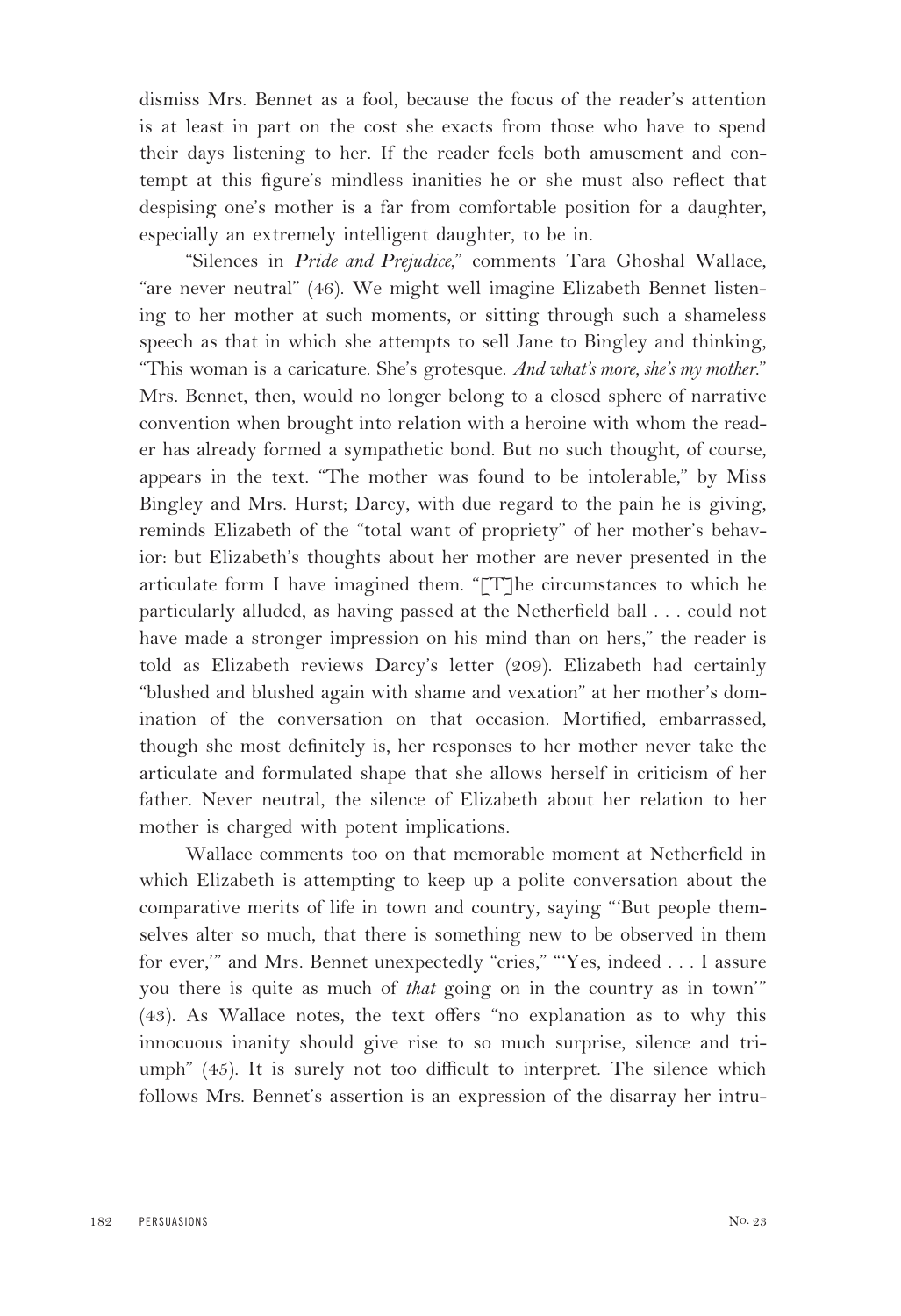sion causes amid this carefully managed polite argument. Though hardly understanding what is being said, she thrusts herself forward to take over her daughter's role, and thus uncovers to the listening group the force of her egotism, and even of something that might be obscurely felt as her brute desire. But the work of interpreting the silence that follows her remark, or the nature of her "triumph" in causing it, is certainly devolved upon the reader.

Mrs. Bennet has an intrusive, an almost physical presence in these first chapters of *Pride and Prejudice*, and this effect is accomplished without any description of her person. As in this instance, the reader experiences her repeatedly as overriding, or taking possession of, her daughters' lives. On Elizabeth's first appearance in the novel, for example, her speech is usurped by her mother. "Observing his second daughter employed in trimming a hat," Mr. Bennet suddenly says to her, "'I hope Mr. Bingley will like it Lizzy.'" "'We are not in a way to know what Mr. Bingley likes,'" says her mother resentfully, "'since we are not to visit'" (6). Taking over Elizabeth's right of reply, she simultaneously displays herself as sulky, rude, and resentful. Yet, of course, if there is an ugly form of symbiosis in Mrs. Bennet's relation to her daughters (exemplified a moment later in a different mode when, "unable to contain herself," she attempts to commandeer Kitty's coughing), the novel offers plenty of extenuating circumstances. It is entirely natural and plausible that a mother in her situation, with a feckless, unprovident husband and five daughters, would develop an overriding anxiety about their future, and fail to honor the distinctiveness of their natures and destinies from her own.

Moreover in this small scene she is the victim of one of her husband's habitual conversational traps. In addressing his daughter in preference to his wife, Mr. Bennet is by implication displacing his wife, and favoring Elizabeth with the attention and information he knows she craves. But though *Pride and Prejudice* clearly (and explicitly) suggests that Mr. Bennet has a lot to answer for, the overriding implication, I think, is not that, having regard to their economic circumstances Mrs. Bennet's psychology is one we can, at a stretch, sympathize with and understand. Instead—and fostered by the narration's close affinity with Elizabeth's point of view it is to force upon the reader, repeatedly, scenes in which Mrs. Bennet's talk and behavior are felt to be personally offensive, in all nuances of the word. Though the role of mother is certainly the only one her society allows her to claim, she is that worst exemplar of the mother, a woman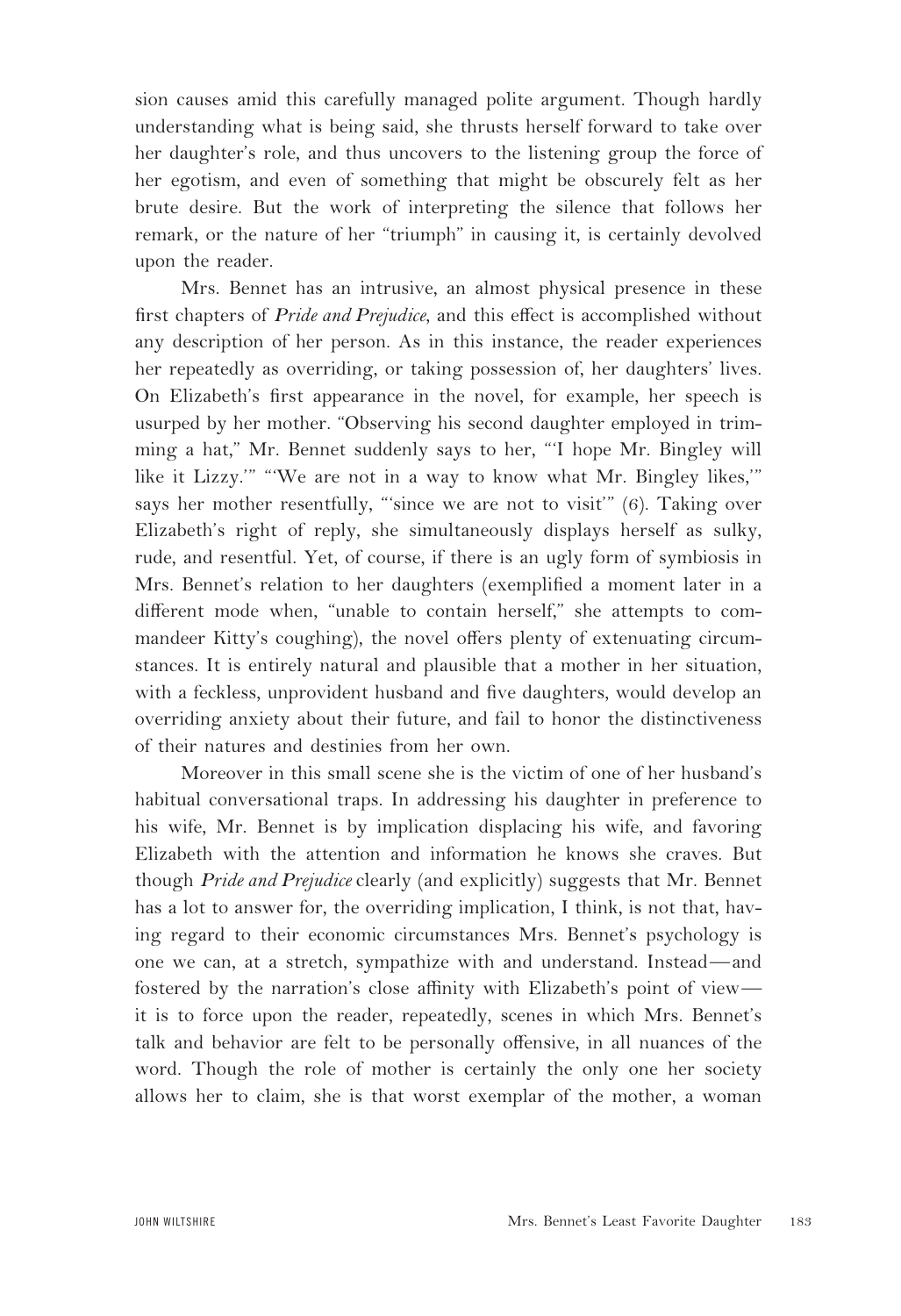who cannot separate herself from her offspring because she is in many respects herself still an envious and fractious child.

Mrs. Bennet, then, to use the phrase Austen repeatedly attaches to her, is "unable to contain herself." Of demonstrably "uncertain temper," her fluctuations of mood have no fulcrum, no internal resting place. From "lamentation" to "transport" her emotional oscillations are extreme. Mr. Bennet's announcement that he has visited Bingley after all is greeted by a "tumult of joy": he leaves the room, "fatigued by her raptures." When she is thwarted, she is resentful and childish, declares herself "nervous and poorly," and is prone to express her disappointments in an array of real or imagined physical symptoms. Her world is black and white: Bingley is excessively handsome and his sisters are charming women; Darcy, on the contrary, is shockingly rude and a most disagreeable, horrid man. She is undoubtedly funny, too: but there is something else about Mrs. Bennet that makes her disturbing. It is that we glimpse, in the violence of her emotions, in the volubility of her discourse, in the unnuanced, coarse vibrations of her presence, a great deal of energy. And it is—we might concede—a sexual energy, too. "'I remember the time when I liked a red coat very well —and indeed so I do still at my heart'" (29): this confession, early in the novel, already indicates how Mrs. Bennet's still unappeased sexuality is to play its role in fostering her youngest daughter's erotic escapade. Thus, in another demonstration of her failure to keep her own life and emotions separate from her daughters', Mrs. Bennet later champions Lydia's desire to go to Brighton in terms of her own wishes. "'A little sea bathing would set me up for ever'" (229), she opines. Her husband, of course, is implicated too: I imagine that Mr. Bennet, so practiced at closing his study door, is practiced too at turning his back in bed.

The sexuality of a mother is not a pretty spectacle to her daughters, even when it is buried, as here, represented only as erratic forays, hypochondria, and hysterics. But the text has another secret to disclose, even more disturbing. Jane receives a note from Netherfield. "Mrs. Bennet's eyes sparkled with pleasure, and she was eagerly calling out while her daughter read, 'Well, Jane, who is it from, and what is it about? what does he say? Well, Jane, make haste and tell us; make haste, my love'" (30). It is not just her inquisitiveness, nor the assumption in her questions that the correspondent must be Bingley—both signals of her overbearing possessiveness—that is telling here. Soon, Mr. Bennet, relishing the mystery he is creating, tells his wife and daughters that he is expecting an addition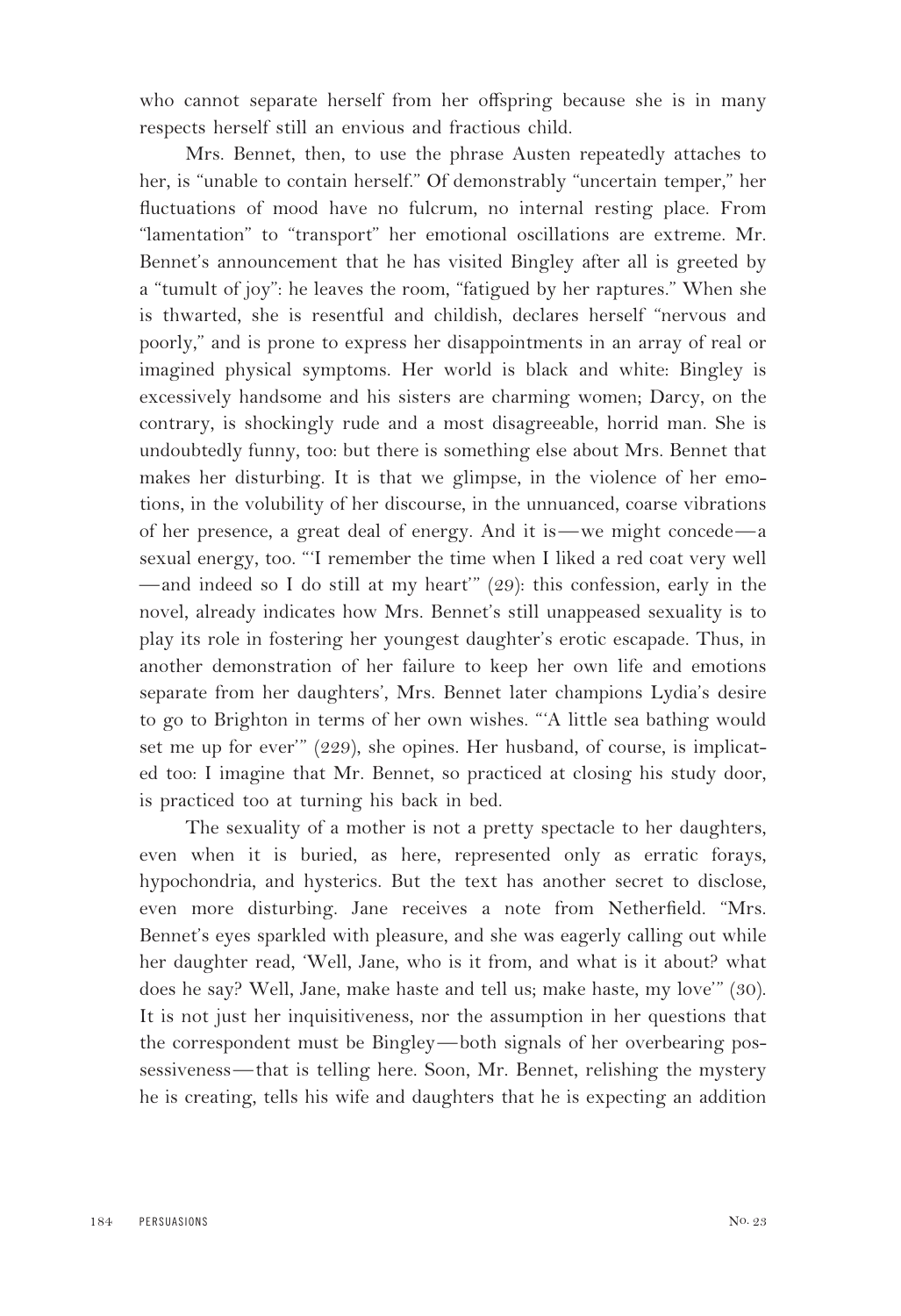to the family party. "'The person of whom I speak, is a gentleman and a stranger.' Mrs. Bennet's eyes sparkled.—'A gentleman and a stranger! It is Mr. Bingley I am sure'" (61). No other indication of Mrs. Bennet as a physical being is given except her "sparkling eyes." And this notation occurs in the midst of chapters in which her second daughter's "fine eyes" (27) catch the attention of Darcy, and are repeatedly kept before the reader by the tiresome and unavailing teasing of him by Miss Bingley (36, 46). Can this similarity of notation be an accident? Or is it the signal of a consanguinity that the text elsewhere deploys in a more veiled form? Are Mrs. Bennet's baffled energies a distorted, bizarre version of her daughter's transgressive high spirits—this daughter who runs everywhere? Elizabeth's provocative social manner remains within the wiry bounding line of decorum, but it surely reproduces, in moderated form, her mother's forwardness. Is Mrs. Bennet's embodiment then a more or less pathological variation of her daughter's vitality? One does not press such questions too far. Yet we can begin to see how Austen prompts the reader's imagination to fill in the spaces, the silences of the relation between Elizabeth and her mother.

Mrs. Bennet's presence in the novel is amplified and extended through the figure of the youngest daughter, Lydia, her favorite. Neglected, left to her own devices, Lydia replicates the narcissism and thoughtlessness of her mother, for whom she is an alter-ego, the re-enactment of her youth.<sup>3</sup> Her unabashed sexuality is a demonstration of everything the novel assumes, but keeps otherwise implicit and under wraps. Like her mother, Lydia, then, is a comedic figure who at the same time relates seriously to the heroine's romantic life. She shares several characteristics with her most gifted sister, notably her self-confidence, and more disconcertingly, her enjoyment of a laugh. There are moments when, "untamed, unabashed, wild, noisy and fearless" (315), a more glancing connection with Elizabeth is indicated, who, we remember, was thought to look "almost wild" after her walk to Netherfield in the mud. Lydia's character invites the reader to imagine that the very quality of insouciance, of ineducability, so strongly marked in her mother, might also be a kind of strength. Elizabeth is tart and dry about her, and so is the narrator, but the reader might have other views. Sharing her mother's shamelessness, she can be granted more comic latitude, more ability to enact herself freely, because, though Elizabeth certainly disassociates from her, she does not feel in the presence of this younger sister nearly as contaminated as she does with her mother.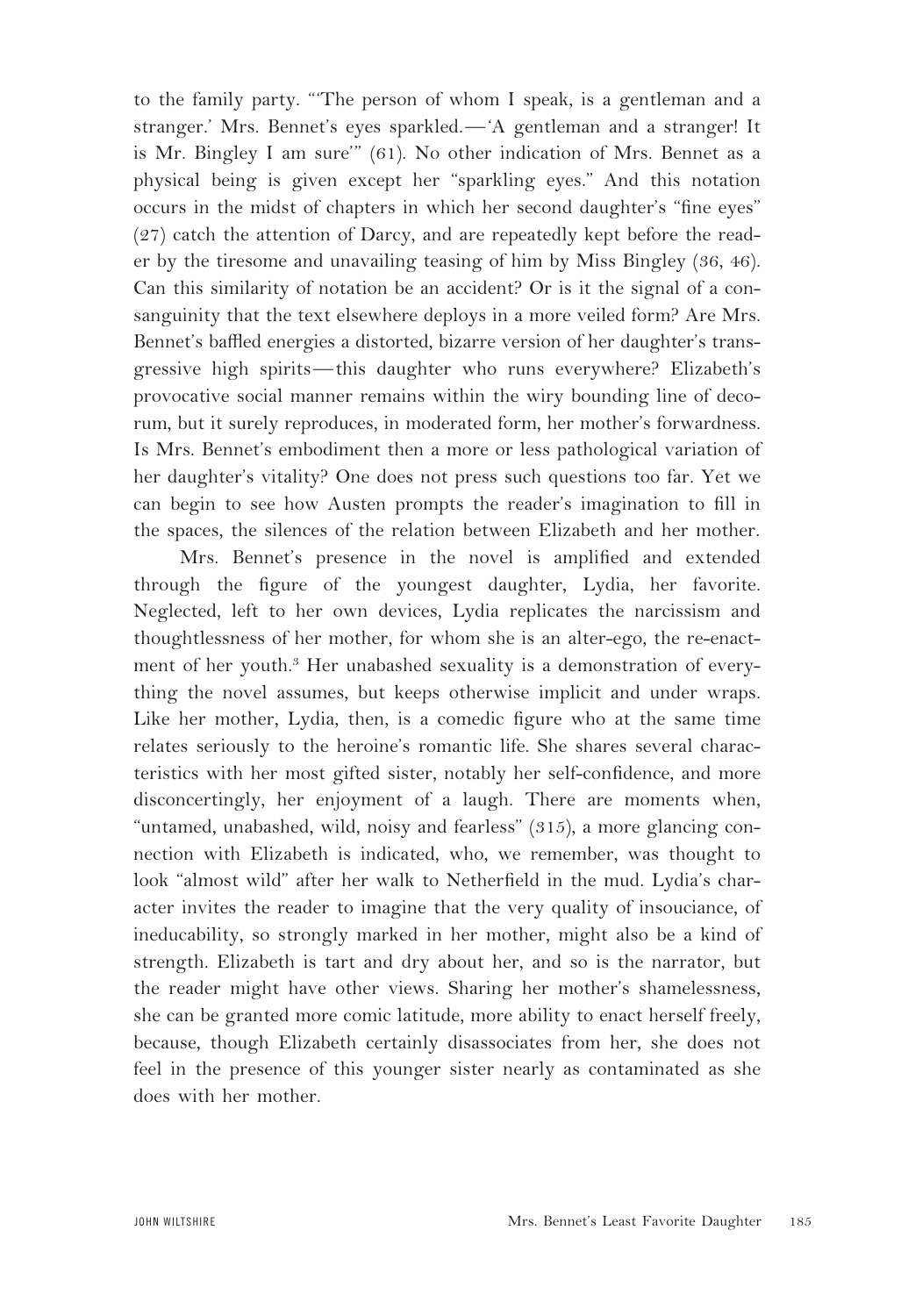I have been arguing then, that Mrs. Bennet affects the reader more deeply than a caricature could ever do, that whilst still being grotesque, she is not dismissable as an independent ingredient in a novel concerned mainly with her daughter's romance. Obviously Mrs. Bennet's habitual impropriety is a material impediment to her daughter's chances of making a prosperous marriage. But the novel is portraying something more intimate, more potent in the relation of mother and daughter. When the mother is felt to be uncomfortably close to the self, the dream of escape from her is all the more urgent. Thinking about Mrs. Bennet leads one to conclude that *Pride and Prejudice* retains its hold as a great romantic narrative, not just because it tells the story of Darcy and Elizabeth's quarrel and reconcilement, but because it enacts in the boldest and most persuasive form the young adult's desire for differentiation and separation from the parent of the same sex.

Mrs. Bennet, shameless herself, reduces her witty, outgoing daughter to agonies of shame. She is a monstrous caricatural announcement of that experience almost every young person endures, some time or other, in the presence of their parents. From this psychological fund the novel draws when it invites the reader to understand that Mrs. Bennet, though comical (and perhaps never so comical as when the news of Elizabeth's engagement to Darcy reduces her, for once, to cataleptic silence), is simultaneously, in the volatility of her temperament, in the illiberality of her mind, in the pushy materialism of her ambitions, a persistent shadow over her daughter's destiny. That is why the fact that Pemberley is so far from Longbourn is made much of. It is stressed too that the Gardiners—the surrogate father and mother—come and visit, but it is Elizabeth's triumph that in loving and marrying Darcy, she succeeds in escaping from, and in putting so much distance between, herself and Mrs. Bennet.

## **NOTES**

1. London, Picador, 1992, p. 531.

2. This paper, substantially expanded, will be found in my *Recreating Jane Austen*, Cambridge: CUP, 2001.

3. See Paula Bennett, "Family Plots: *Pride and Prejudice* as a novel about parenting," in *Approaches to Teaching Austen's Pride and Prejudice*, ed. Marcia McClintock Folsom, MLA 1993.